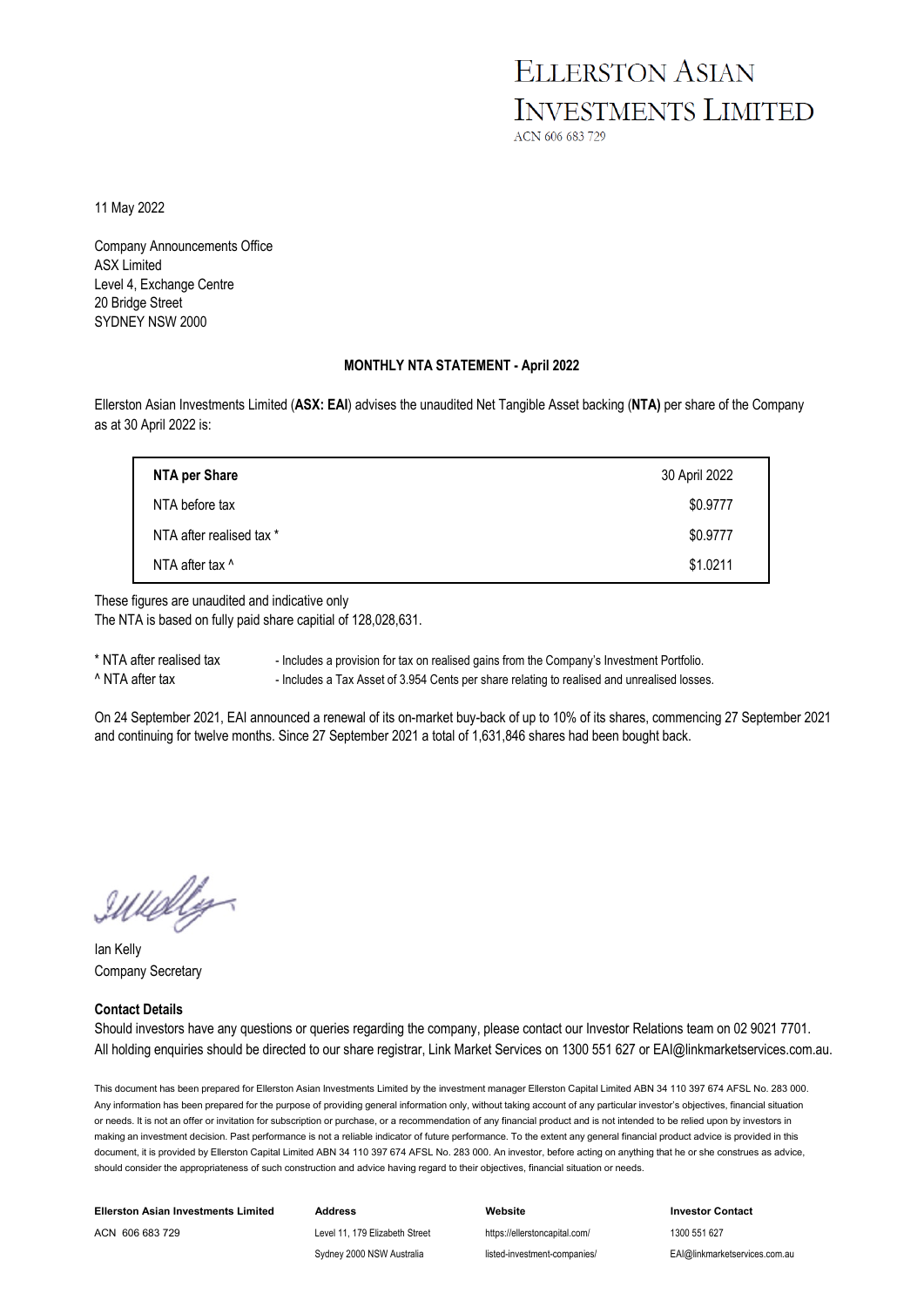

# Ellerston Asian Investments Limited (ASX: EAI)

#### Monthly Newsletter, April 2022

#### Key Information

| Listing Date^^                   | 4 September 2015 |
|----------------------------------|------------------|
| NTA (before tax)*                | \$0.9777         |
| NTA (after realised<br>tax)^     | \$0.9777         |
| NTA (after tax)**                | \$1.0211         |
| Share Price at<br>30/04/2022     | \$0.855          |
| EAI Market<br>Capitalisation     | \$109.5 Million  |
| Average<br><b>Management Fee</b> | 0.82%            |
| Performance Fee                  | 15%              |

\* NTA (before tax) – Includes taxes that have been paid.

^ NTA (after realised tax) - Includes a provision for tax on realised gains from the Company's Investment Portfolio.

\*\* NTA (after tax) - Includes a Tax Asset of 3.954 Cents per share relating to realised and unrealised losses.



CERTIFIED BY RIAA

#### Performance Summary

| Performance      | 1 Month  | 3<br><b>Months</b> | 6<br><b>Months</b> | 1 Year    | 3 Years<br>(p.a.) | 5<br>Years<br>(p.a.) | <b>Since</b><br>Inception <sup>^^</sup><br>(p.a.) |
|------------------|----------|--------------------|--------------------|-----------|-------------------|----------------------|---------------------------------------------------|
| Net <sup>^</sup> | $-0.48%$ | $-12.61%$          | $-12.40%$          | $-18.11%$ | 0.81%             | 4.37%                | 4.25%                                             |
| Benchmark*       | 0.15%    | $-10.99%$          | $-10.61%$          | $-15.63%$ | 0.21%             | 3.99%                | 5.23%                                             |
| Alpha            | $-0.62%$ | $-1.62%$           | $-1.79%$           | $-2.48%$  | 0.60%             | 0.38%                | $-0.97\%$                                         |

^ The net return figure is calculated before all tax provisions, after fees & expenses, includes the effects of the share buyback, and excluding the effects of option exercise dilution. Past performance is not a reliable indication of future performance \*MSCI Asia ex Japan (non-accumulation) (AUD)

Ellerston Asian Investments (EAI) was down 0.48% (net) in April versus the MSCI Asia ex Japan Index which was up 0.15%.

EAI aims to have a sustainable dividend policy based on multiple years of profit reserves. As at the end of April 2022, EAI's dividend profit reserve was approximately 13.6 cents per share.

April 2022 was another turbulent month for equity markets with macro factors such as inflation, interest rates and slowing growth continuing to take centre stage. Meanwhile, mixed signals coming out of China also contributed to market volatility. We discuss these two factors below.

#### Global Stagflation Concerns

During the month, investors grew increasingly worried that persistently high inflation will force central banks around the world, most notably the US Federal Reserve (Fed) to lift interest rates aggressively and subsequently cause an economic recession. Indeed, the Fed lifted its key policy rate by 50bps in early May and the fixed income market is now pricing in a further ~180bps increase by the end of 2022. Additionally, the Fed will start reducing its US\$8.9tn balance sheet from June by up to US\$95bn/month. The concurrent tightening of monetary and quantitative policies have only occurred once in recent history (in 2018). Investors are therefore nervous about the impact that higher rates and the withdrawal of liquidity will have on the economy and financial markets. In theory, a tightening of financial conditions is not ideal for economic growth and therefore growth stocks. We note however that the real Fed funds rate remains deeply negative, with the latest US CPI print of 8.3% significantly higher than the policy rate of 0.75-1.00%. Negative real rates should still provide a constructive backdrop for growth equities, particularly those with pricing power, strong balance sheets and positive free cash flows.

EAI's core philosophy is to own quality growth companies that trade at reasonable valuations over a long investment horizon. Our portfolio currently does not contain any unprofitable or expensive growth companies. We believe this selective approach should allow the portfolio to perform resiliently in volatile markets. As at the end of April, the weighted average PE ratio of EAI was 18x and the weighted average forward earnings growth was ~19% for a PEG ratio of <1.0x. Average ROE of the portfolio was 18% and all our portfolio companies are free cash flow positive.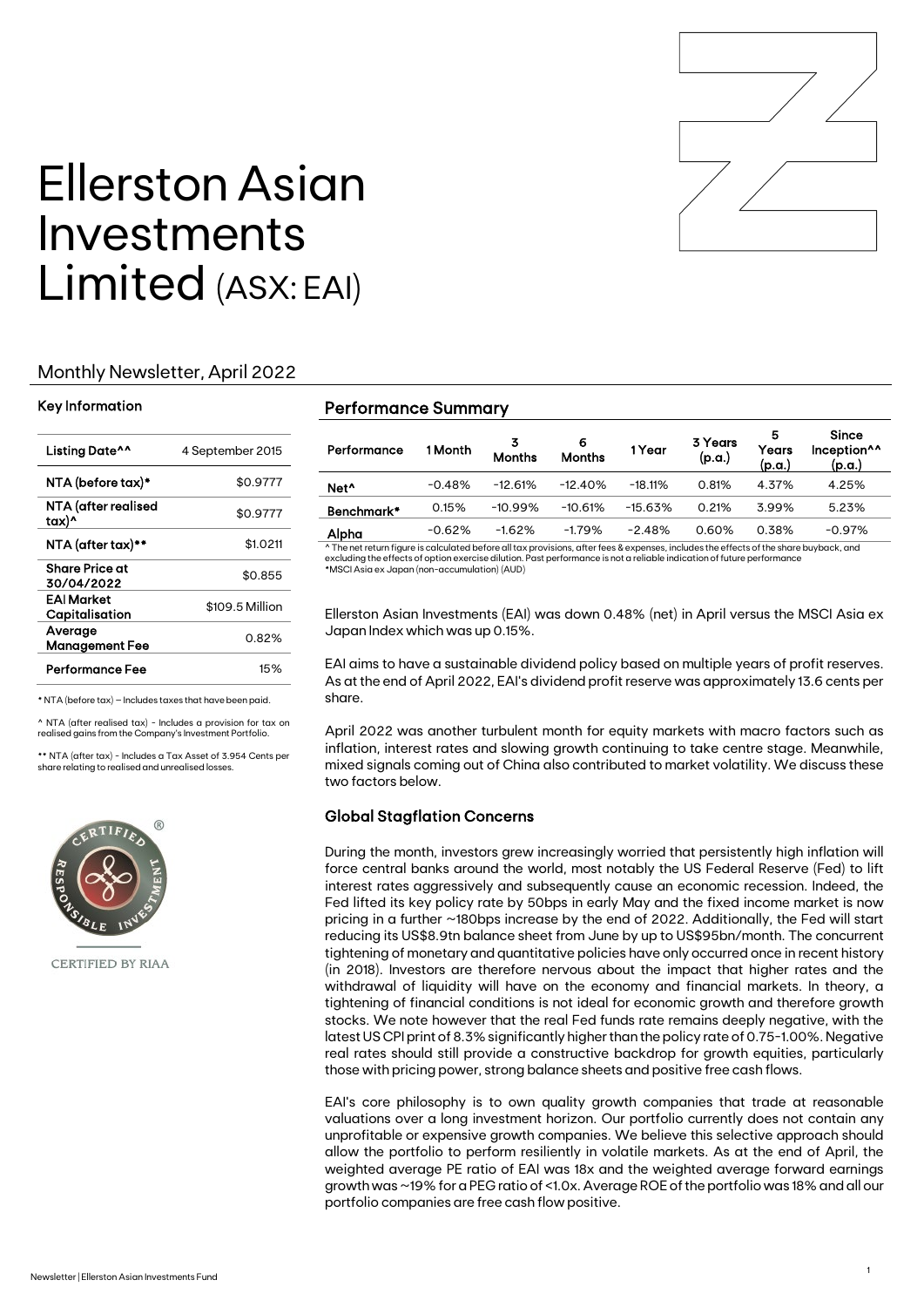### China Update

Another factor weighing on global markets has been the COVID situation in China. Over 40 cities in China are still under some form of localized restrictions and the Government again reiterated its zero-COVID policy during the month citing the need to protect human lives. This will remain a drag on domestic demand, exports and global growth in the near term. We however continue to believe that policymakers will reassess its hardline COVID policy given the disease is becoming progressively more contagious, but less virulent. Whilst zero-COVID worked remarkably well during the initial outbreak in 2020, the increased transmissibility of subsequent variants have made this strategy impractical to enforce. Improvements in testing protocols and continued rollout of new COVID vaccines and antiviral pills should reduce the human impact of the virus and allow the Government to confidently shift towards a 'COVID light' model throughout this year. We see a refinement of the COVID policy as a pivotal step for China to achieve its 5.5% GDP growth target for 2022.

Despite the near term COVID related headwinds, a Politburo meeting in late April provided the strongest signal yet about the Government's intention to stimulate the domestic economy. Specifically, the meeting called for an acceleration in infrastructure spending, relaxation of property restrictions, increased fiscal stimulus and support for the platform companies. The Government has so far disappointed the market with the lack of stimulus and supportive policy action. We however believe it is only matter of time before further easing measures will be announced.

Expectations around COVID relaxation and stimulus are currently low and investor sentiment towards China is poor. The Hang Seng Index and CSI300 are both in bear market territory with a number of market participants having concluded that China is 'uninvestible'. We believe this is a backdrop where excellent long term buying opportunities can be found. Indeed, we have increased our exposure to China/HK over the past couple of months. Given the current bearish sentiment, any tangible policy action in the coming weeks could be a significant inflection point for a sustained rally in China/HK markets.

#### Portfolio Performance Summary

Indonesia and Singapore were the largest contributors to alpha during the month. Whilst, Taiwan and Hong Kong were the largest detractors. At a sector level, Energy and Consumer Staples were the biggest contributors to performance. Meanwhile, Industrials and Information Technology were the worst performers.

At a company level, Reliance Industries, Kweichow Moutai and Bank of Mandiri were the main alpha generators for the portfolio. The positive moves in Reliance Industries reflects earnings tailwinds from rising refining margins and tariff hikes in its Jio telecom business. Moutai's share price strength during the month reflected better than expected 1Q2022 numbers where sales and net profit grew 18% and 24% respectively. Bank of Mandiri meanwhile also reported very strong 1Q22 numbers with loan growth of +9YoY, NIM expansion (to 5.3%) and lower provisions driving operating profit growth of +57%YoY.

China Merchants Bank (CMB), CATL and Unimicron were the biggest drags on performance. CMB's share price was dragged down by the sudden removal of its President Tian Huiyu due to an investigation on potential legal violations. Our channel checks suggest the investigation could be related to other recent anti-corruption investigations into Tian's former colleagues at China Construction Bank. Whilst this unexpected senior management change is negative for sentiment, we believe this to be an isolated incident rather than an institutional issue. CMB has historically demonstrated a cautious risk management culture characterized by low non-performing loan ratio of 0.94%, high provision coverage of 463% and Tier 1 capital ratio of 14.9%. Furthermore, we believe the potential appointment of current CFO Wang Liang to President could give the market confidence that CMB's strategy to drive high quality growth and ROE will remain unchanged.CATL's share price was negatively impacted by expectations that surging lithium and nickel prices would be major headwind to margins. Unimicron's share price weakness meanwhile reflected concerns over a potential slowdown in semiconductor related demand and COVID-related disruptions to the company's Kunshan factory (3-4% of sales). Unimicron however reported very strong 1Q21 results during the month with revenues and operating profit up 41% and 482% respectively. This reaffirms our belief that Unimicron is likely to be the biggest beneficiary of the secular supply shortage situation in the ABF substrate market.

As always, if you have any questions regarding any aspect of the Fund or the portfolio, please feel free to contact us at info@ellerstoncapital.com.

Kind regards, Fredy Hoh